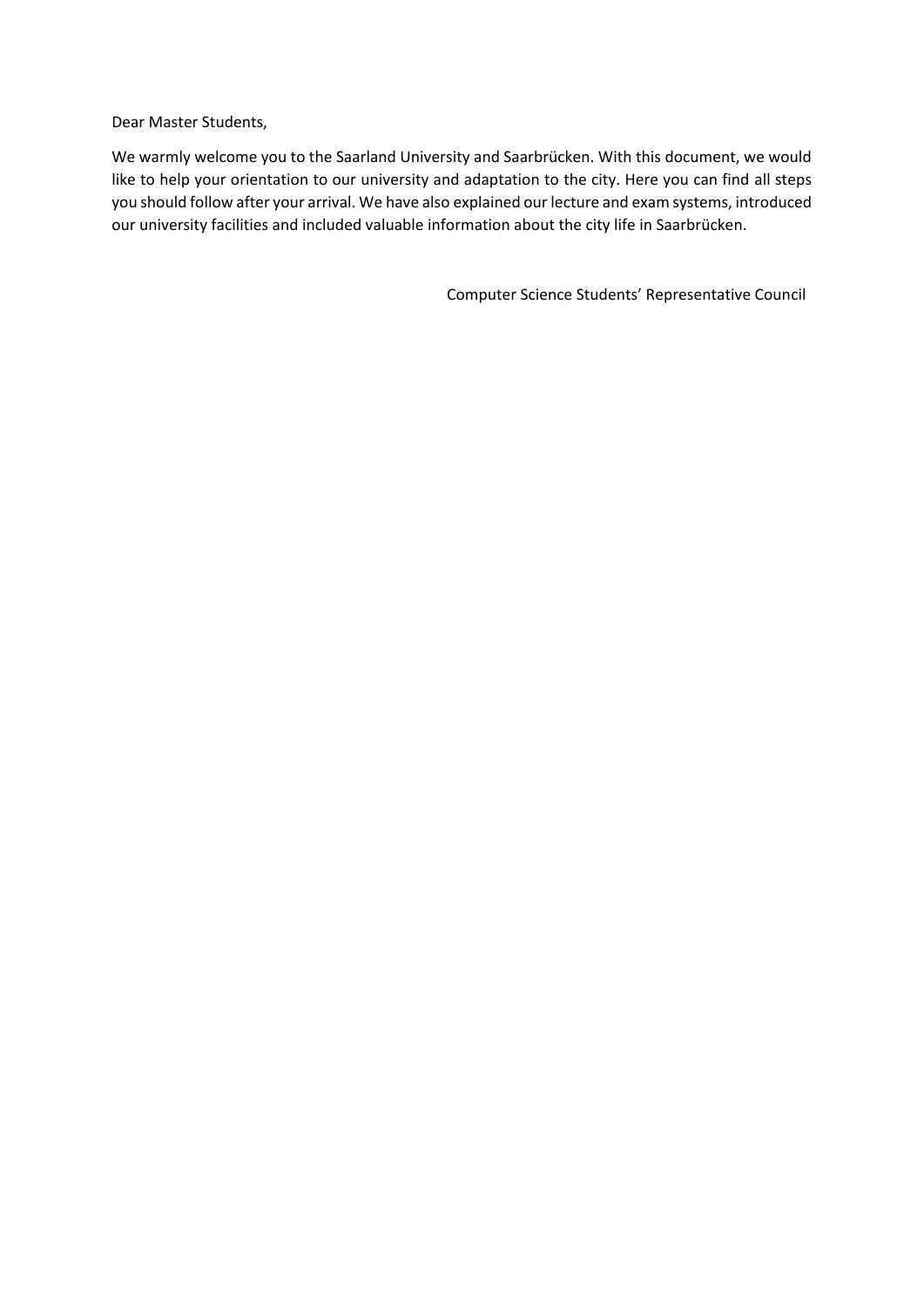# **Table of Contents**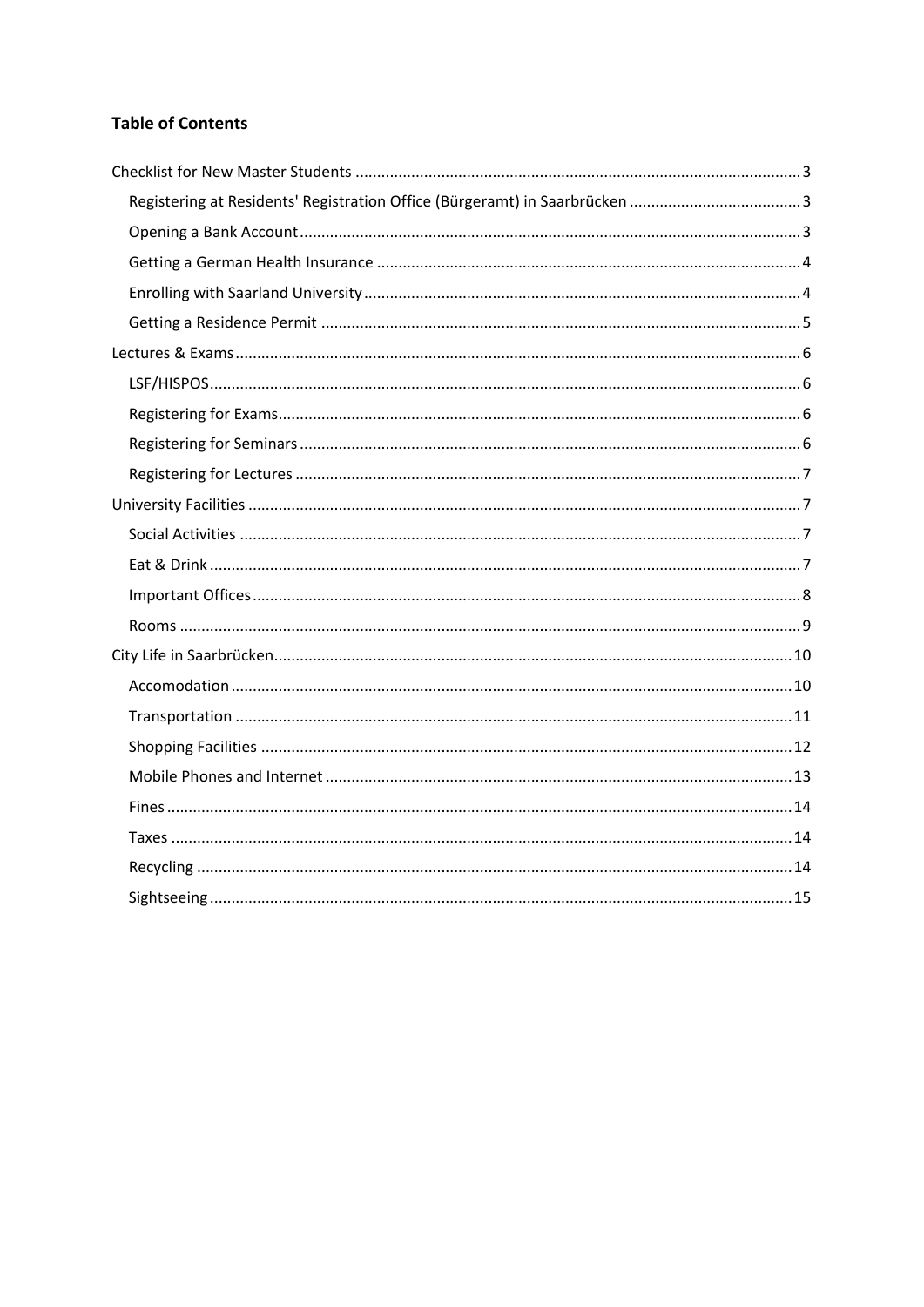## <span id="page-2-0"></span>**Checklist for New Master Students**

In general, these are the steps you will have to follow after arriving at Saarbrücken (please carry them out in the following order):

## <span id="page-2-1"></span>**Registering at Residents' Registration Office (Bürgeramt) in Saarbrücken**

If you will be staying in Germany for more than three months, you (and the members of your family) will need to register at the local Residents' Registration Office within one week after arrival. If you move to new accommodation within Germany, you must register at your new and deregister at your old place of residence. You must also deregister your residence status when you leave Germany.

In order to register, you will need to present:

- A valid passport or personal ID document (+visa if applicable)
- Written confirmation (Wohnungsgeberbestätigung) from your landlord or their agent that you will be resident at the specified address
- The lease contract (Mietübergangsvereinbarung)

After registering, you will get your residence certificate (Anmeldebescheinigung) which you will need to open a bank account. Keep the original document and give photocopies when needed, the next documents only issued with additional charge.

About six to eight weeks after registering, you will be sent a letter with your tax identification number (TIN). If you have an employment contract with Saarland University or one of the on-campus research institutes, please communicate your TIN to the university's Human Resources department.

#### More info: [http://www.saarbruecken.de/rathaus/buergerservice/saarbruecker\\_buergeraemter](http://www.saarbruecken.de/rathaus/buergerservice/saarbruecker_buergeraemter)

*Important:* We highly recommend the use of translating extensions on your browser. Most of the websites in this document are only in German and those extensions generally translate the whole page properly.

#### <span id="page-2-2"></span>**Opening a Bank Account**

You will need a bank account with a German bank in order to pay your bills or to be able to rent a room in a student dormitory. We advise opening a 'Girokonto', which is equivalent to a British current account or an American checking account. Most banks in Saarbrücken offer current accounts, though conditions and prices may vary. For students a current account is usually free of charge.

Documents you'll need to open a bank account:

- A valid passport or personal ID document (+visa if applicable)
- A residence certificate (Anmeldebescheinigung) from the Residents' Registration Office (Bürgeramt) in Saarbrücken
- Certificate of enrolment at Saarland University (Immatrikulationsbescheinigung) (In some cases, admission letter may also be enough)

*Important:* To open a bank account, you will need to make an appointment at the bank which may be around a week after the application. Within this time, you may complete your online enrolment and get your certificate of enrolment.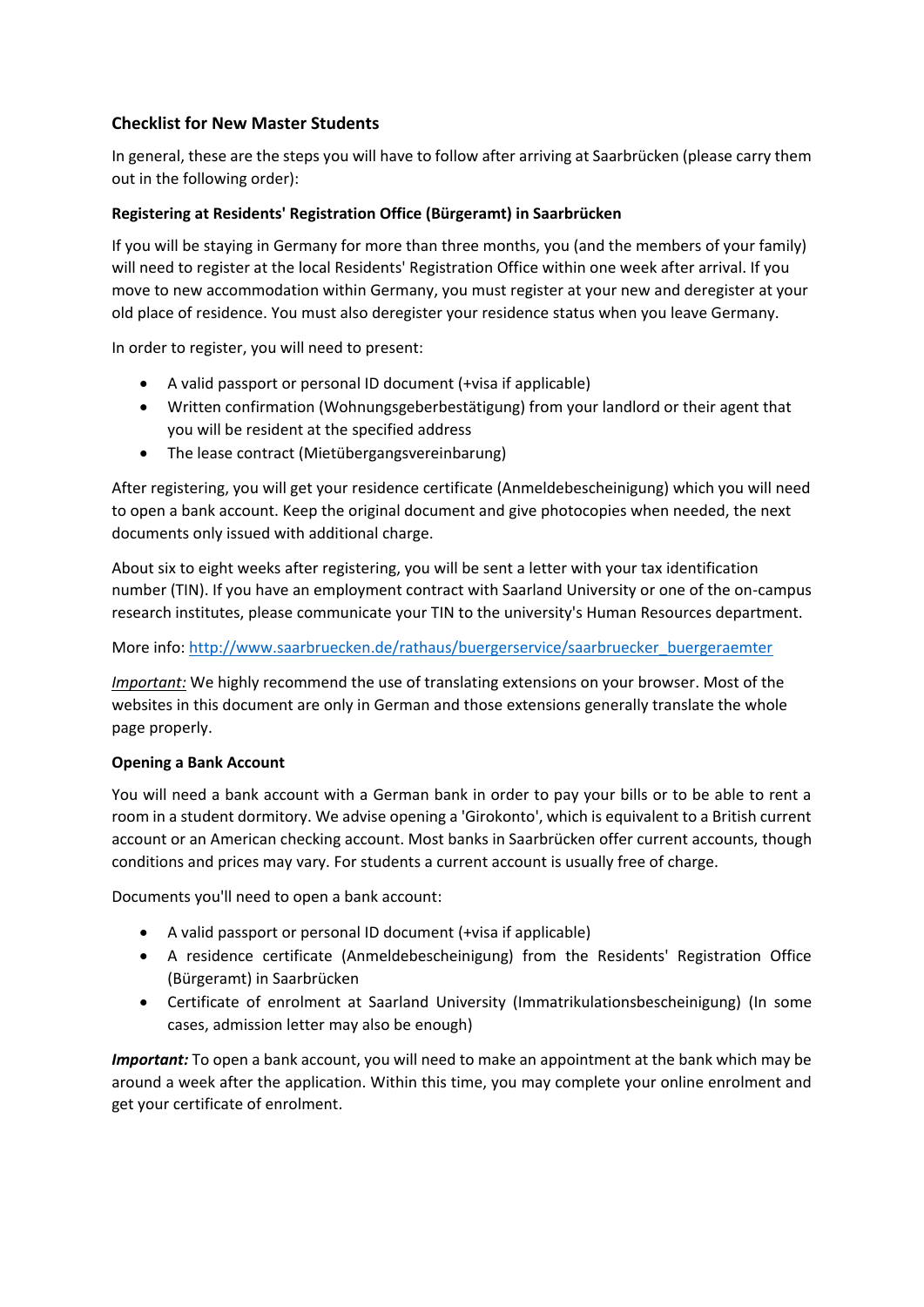### <span id="page-3-0"></span>**Getting a German Health Insurance**

You will need to submit proof that you have an adequate health insurance cover while enrolling at the university.

### *EU nationals*

If you are a national of an EU member state and are already in possession of a European Health Insurance Card (EHIC), you will not need to take out additional German health insurance. The EHIC applies to medical and health services within the entire EU region. You need to present your EHIC here in Germany to a public health insurance company (for example AOK, IKK, BARMER GEK) at university's location. After checking your insurance cover the health insurance company will issue the relevant health insurance certificate to present to the university.

## *Students from outside the EU*

Students from countries outside the EU will need to purchase student health insurance cover from a health insurance provider in Germany, unless they are from a state which Germany has signed a Social Insurance Treaty.<sup>1</sup>

There is a range of different health insurance companies who charge almost the same amount of monthly contribution (currently around 90  $\epsilon$ ) for master students. The services of the health insurers differ very slightly. The health insurance companies *AOK* (AOK Rheinland-Pfalz/Saarland), *IKK* (IKK Südwest), and *TK* (Techniker Krankenkasse) run offices at Saarbrücken Campus and are among the insurance companies which are known for excellent performance.

*TK* offers the possibility to prepare a document beforehand as a part of their customer service at the campus. They issue a certificate of health insurance by providing a soft copy, so you can upload it in the online enrollment database. This document is a provisional document, and you will fill in the membership request form after arriving here and opening a bank account. Further information can be found on English website [\(https://www.tk.de/tk/english/610312\)](https://www.tk.de/tk/english/610312).

If you choose another insurance company, you can settle everything upon your arrival, they do not offer the possibility to prepare a document beforehand.

## <span id="page-3-1"></span>**Enrolling with Saarland University**

1

The enrolment has to be submitted by upload (for URL see on enrolment form) to the students' office enclosing the documents and evidence stated below. It is essential that you comply with the enrolment period stated in the admission notification. If the enrolment is not completed within this period the admission expires. Enrolment can only take place if all the necessary documents with the enrolment form (signed print out of the online enrolment form) be uploaded within the stated period.

The following documents have to be enclosed scanned to the enrolment form:

- A valid passport or personal ID document (+visa if applicable)
- The official admission letter issued by the Study Coordinator
- Online completed and signed enrolment upload A guide can be found here (please choose the option without application number):

 $1$  The students from states which Germany has signed a Social Insurance Treaty need to present related documents to a public health insurance company at the university. In this case, the health insurance company will issue the relevant health insurance certificate to present to the university (i.e. students from Turkey may apply for the AT11 document in Turkey if they meet the requirements).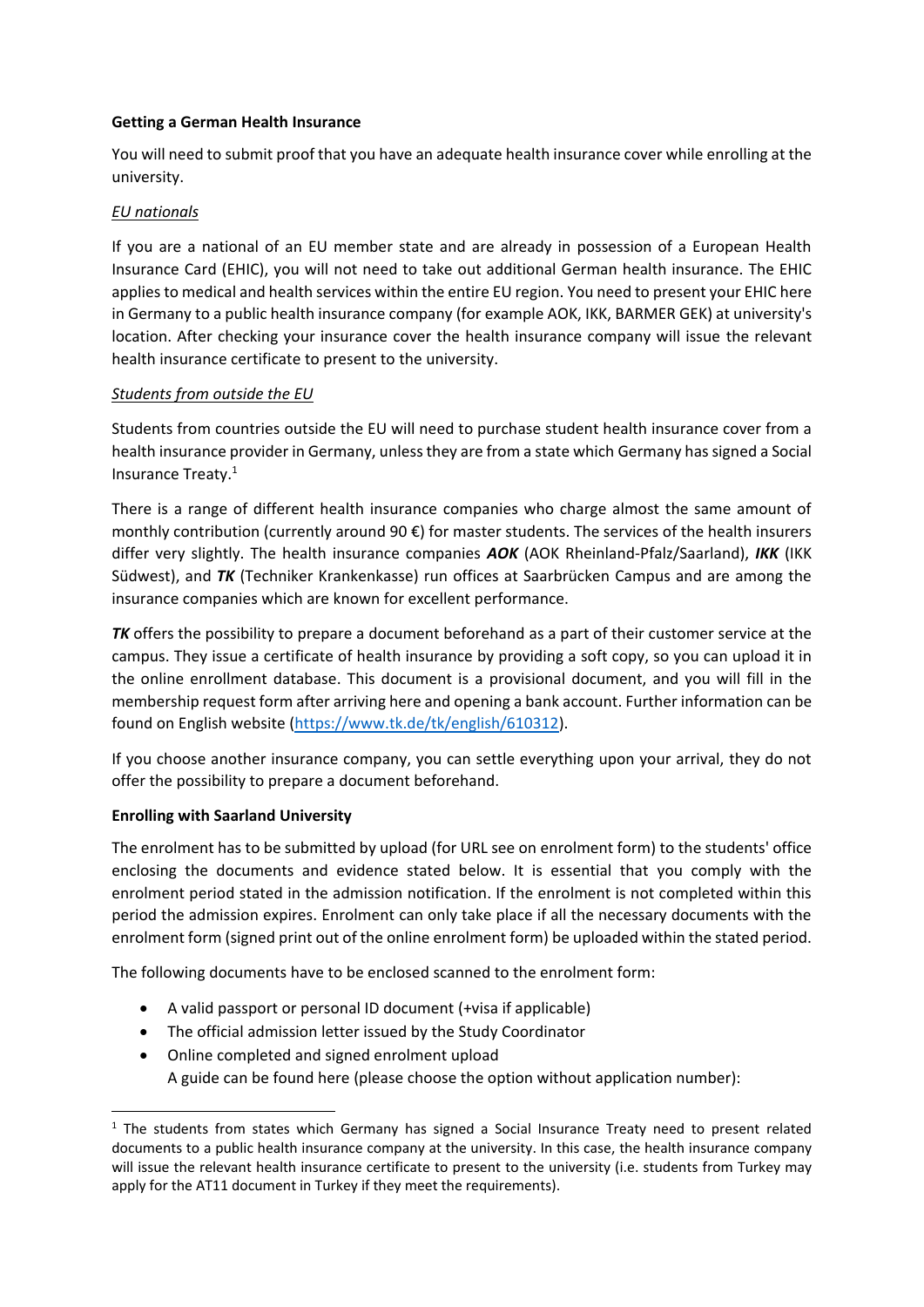[\(https://www.uni-](https://www.uni-saarland.de/fileadmin/user_upload/global/weltweit/in/guideline_online_enrollment.pdf)

# [saarland.de/fileadmin/user\\_upload/global/weltweit/in/guideline\\_online\\_enrollment.pdf\)](https://www.uni-saarland.de/fileadmin/user_upload/global/weltweit/in/guideline_online_enrollment.pdf)

- Photo (passport size) jpg-format with minimum pixels 248 x 330.
- A certified copy of your Bachelor's certificate (English or German version)**<sup>2</sup>**
- Payment receipt of the summer semester fee.

The registration fee for winter semester 2018/2019 amounts to 277€ (which includes the free use of the public transport). The whole sum is to be transferred or paid in cash to "Saarland University's" account. Please state your first and last name as well as your date of birth in the reference field. Should you already know your enrolment number please state it to the very left of the first reference line. ("Universität des Saarlandes", IBAN: DE19 5919 0000 0000 33 0000; BIC: SABA DE 5 S) Students in their 55th year have to pay in addition to the semester contribution (277€) a fee of 400€ (a total of 677€), from which students for a "doctorate with prior graduation" only are exempt. The enrolment is only effective, when the complete amount of the fees has been paid. The transfer may take a few days due to bank processing time. Please consider bank transfer charge and do raise amount consequently. In case of cash payment, the fee can be paid from any branch (*except the one in the campus*) of Bank 1 Saar (additional charges may apply).

- A certificate of coverage from your health insurance company [\(see 3\)](#page-3-0).
- If you had been registered to another university in Germany, a certificate of your removal from the register of students

*Important:* When you finish uploading all the required documents, you may go to the "Welcome Center" to ask if your enrolment is complete. Until you have an access to "LSF", Welcome Center may issue a certificate of enrolment (Immatrikulationsbescheinigung).

Additional info: <https://www.uni-saarland.de/en/study/prospective/application/enrolment.html> Enrollment:<https://bewerbung1.uni-saarland.de/qisserver/rds?state=wimma&stg=f&imma=einl>

## <span id="page-4-0"></span>**Getting a Residence Permit**

While a visa will allow you to enter Germany and stay for a period of up to 90 days, a temporary residence permit is required if you are planning to stay for longer than three months. If you are not an EU national, you will need to apply to the Foreigners' Registration Office (Ausländerbehörde) for a temporary residence permit. If you have entered Germany from a country, for which no visa was needed, you also have 90 days to request a residence permit.

Ideally, you should arrange an appointment six to eight weeks before your visa expires. To make an appointment with the Foreigners' Registration Office in Saarbrücken, please refer to the contact details provided. Please note: Staff at the Foreigners' Registration Office ONLY see visitors by appointment.

*Address of Ausländerbehörde:* Lebacherstraße 6

**.** 

<sup>&</sup>lt;sup>2</sup> If the admission has been given by hochschulstart.de or for admission free degree courses:

*For German student applicants and those with German entrance qualifications:* Higher education access qualification; if applicable, endorsement attesting the recognition (for German applicants with higher education access qualifications from other countries or the former GDR) and if applicable certified German translations (not required if the students' office already has an up-to-date version of the application)

*For foreign EU and EEA citizens:* Higher education access qualification and the official German translation (not necessary for documents in English).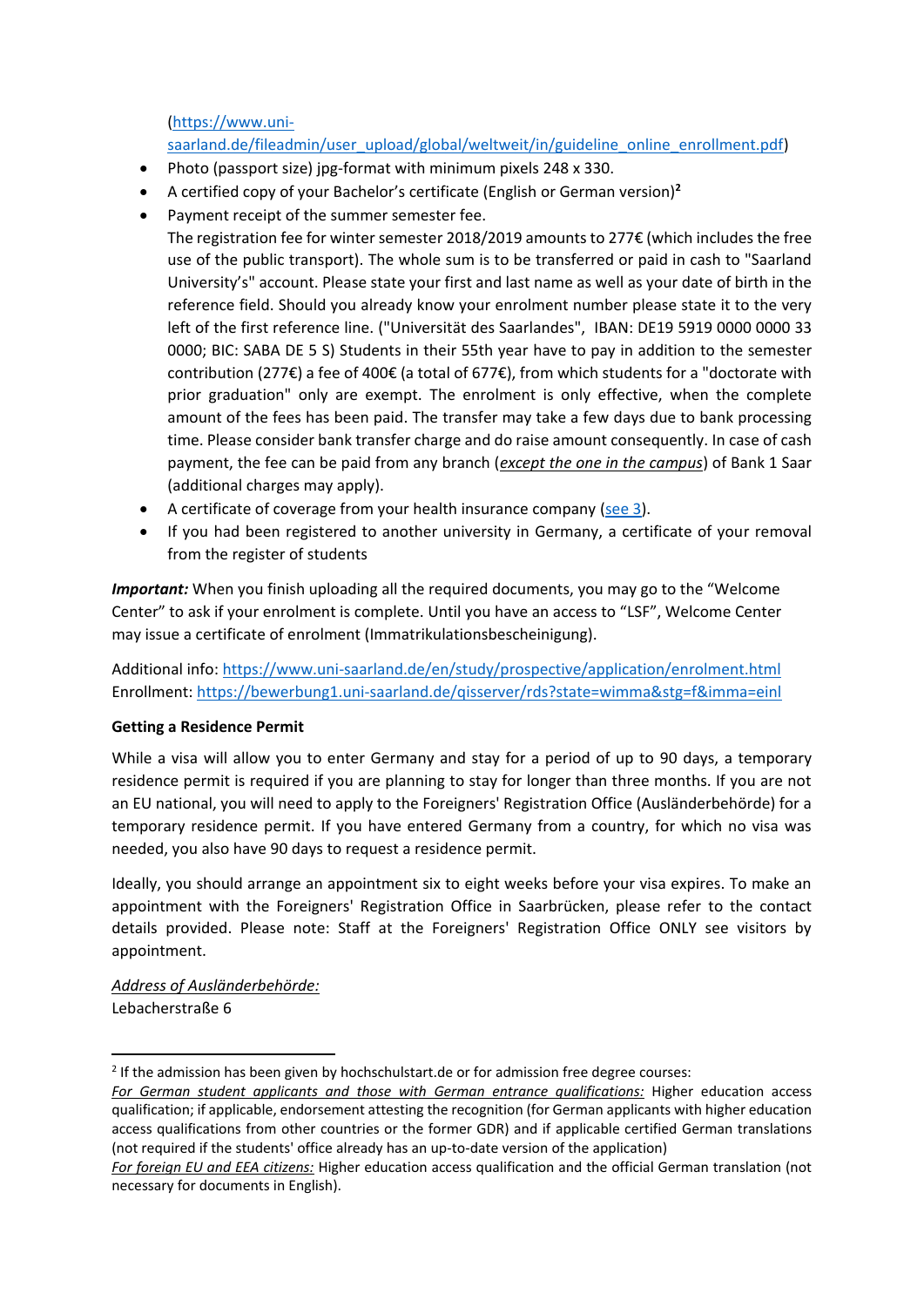66113 Saarbrücken Tel.: 0681 / 501-00 e-mail: auslaenderbehoerde@saarbruecken.de The Foreigners' Registration Office is located near Ludwigskreisel (behind the Toyota car dealership) – the reception desk is situated on the 2nd floor.

When you are notified about the date and time of your appointment, you will also be given a list of documents that you will need to bring with you. Generally the required documents are:

- A valid passport and visa
- 1 recent passport-size photo (biometric)
- The completed application form (generally provided during the application).
- Residence Permit application fee. Students who have been granted a scholarship need to present proof of scholarship payment. Scholarship holders don't need to pay any fees.
- A copy of your confirmation of registration at the town hall (Meldebescheinigung)
- A copy of your lease contract
- A copy of your confirmation of registration at university ("Immatrikulationsbescheinigung")
- A copy of your health insurance certificate

*Important:* The officers at Foreigners' Registration Office do not prefer to speak English. It is highly recommended to go to the application with someone who speaks German well.

#### <span id="page-5-0"></span>**Lectures & Exams**

#### <span id="page-5-1"></span>**LSF/HISPOS**

The university portal for students is called LSF/HISPOS. Here students can see the overview of all lectures, schedule their study plan, view their confirmation of registration at university ("Immatrikulationsbescheinigung"), view their transcript of records and register for events (Seminars, Exams, Tests). To enter the LSF portal, students should use their university accounts [\(s8example@stud.uni-saarland.de\)](mailto:s8example@stud.uni-saarland.de) which will be given at the same time with the UdS ID cards.

#### Address: [www.lsf.uni-saarland.de](http://www.lsf.uni-saarland.de/)

While the LSF is the central system, there are several lecture systems: dCMS, RCMS, Cispa CMS, Moodle, Vipa and SZSB Courses-system lecture.

#### <span id="page-5-2"></span>**Registering for Exams**

Students should register for their exams/re-exams on the LSF portal. The registering and unregistering is possible until 1 week before the exam. It requires iTAN, which will be obtained after following the steps on the mail of IT Desk informing how to get a new iTAN-List. To take part in the exam, generally it is compulsory to register for the exam. A registered student fails the exam if s/he fails by points or if s/he does not show up at the exam without a medical certificate.

#### <span id="page-5-3"></span>**Registering for Seminars**

Students should register for seminars also on the LSF portal. The registering and unregistering is possible until 3 weeks after topic decision. It also requires iTAN.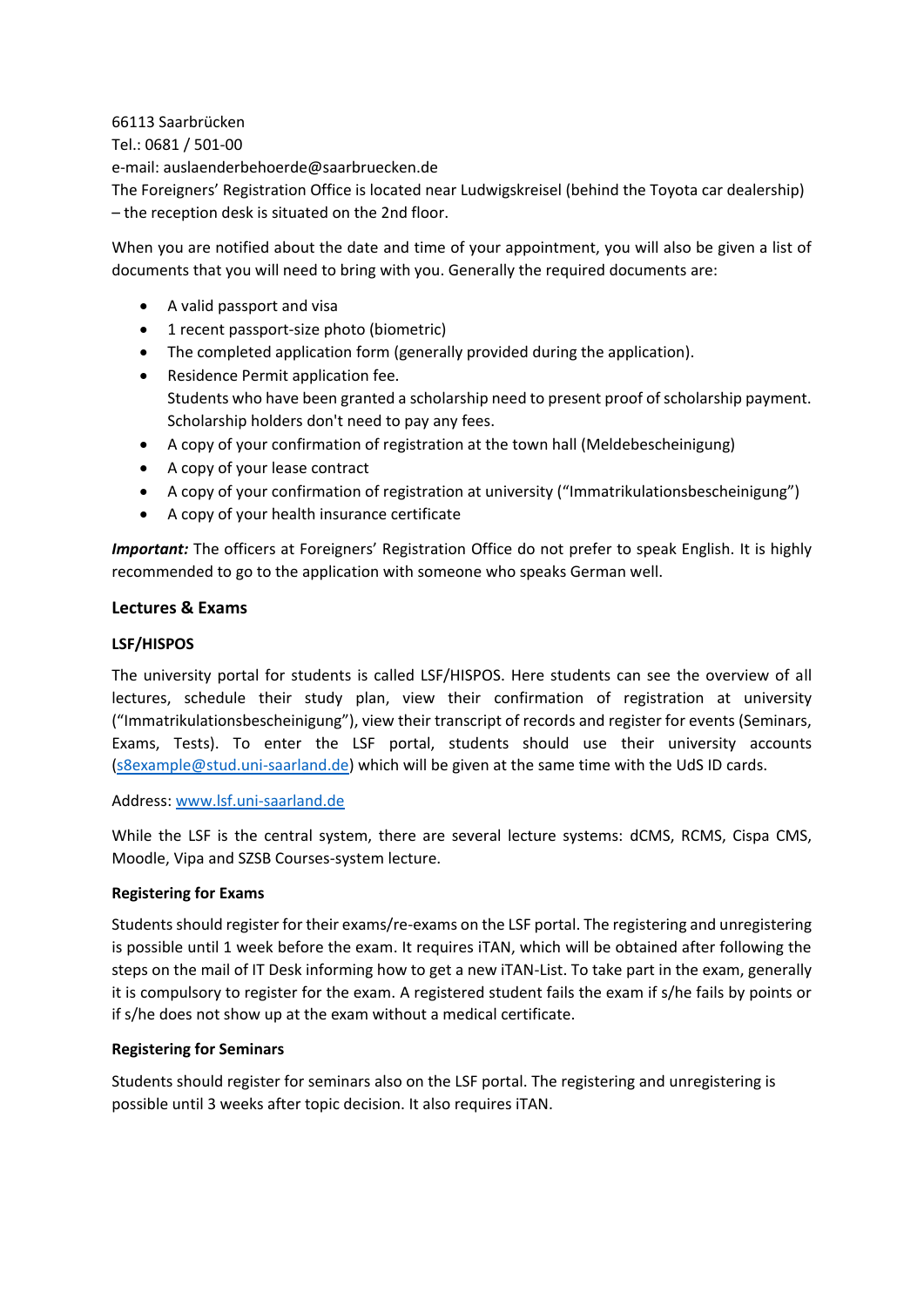### <span id="page-6-0"></span>**Registering for Lectures**

Registering for the lectures is usually possible in the first weeks of the semester on the related lecture systems.

### <span id="page-6-1"></span>**University Facilities**

The university offers several facilities to the students. The interactive map of the campus showing all the buildings and the rooms can be found here:

<https://www.uni-saarland.de/footer/dialog/anfahrt/lageplan/interaktiv.html>

#### <span id="page-6-2"></span>**Social Activities**

**Sports**

The University Sport offers a wide range of different sports at the "Herrmann Neuberger Sportschule" (right next to the campus). Some of them are for free whether the others require registration or payment.

More info: [https://www.uni-](https://www.uni-saarland.de/en/institution/sports/saarbruecken/semesterprogram.html##/Home/KursListe?filter=eyJLYXRlZ29yaWVJRExpc3QiOiJbMSwyLDQsNiw4LDksMTAsMjMsMjRdIiwgIkNhbXB1c0lEIjoxLCAibW9kZSI6IlNwb3J0In0)

[saarland.de/en/institution/sports/saarbruecken/semesterprogram.html](https://www.uni-saarland.de/en/institution/sports/saarbruecken/semesterprogram.html##/Home/KursListe?filter=eyJLYXRlZ29yaWVJRExpc3QiOiJbMSwyLDQsNiw4LDksMTAsMjMsMjRdIiwgIkNhbXB1c0lEIjoxLCAibW9kZSI6IlNwb3J0In0) University gym:<https://www.uni-saarland.de/en/institution/sports/unifit.html>

### **•** Student Groups

If you are interested in politics, religion, theatre or some other social activities, you may find some of the social (university) groups on the following links:

University[: https://www.uni-saarland.de/studium/im/campus/engagement.html](https://www.uni-saarland.de/studium/im/campus/engagement.html) ASTA[: https://asta.uni-saarland.de/links](https://asta.uni-saarland.de/links)

#### <span id="page-6-3"></span>**Eat & Drink**

#### **Mensa**

To supply the students with warm food, Mensa offers a selection of eight different meals each day. Students can select the set meal (3,10€) available at the stairwell 'A' serving point or the vegetarian meal (2,45€) that is on offer at the stairwell 'B' serving point. Stairs 'B' and 'C' take you up into the free-flow area where you can choose between a low-fat meal, a fish dish, a low-price one-course meal and vegetarian and regional dishes (their prices may vary).

Opening hours: Monday to Friday: 11.30 – 14:30 (14:15 on Friday)

The other places where students can get food from the "Studentenwerk" is the Mensacafé (at the entrance floor of the Mensa building) and the Mensagarten (behind the building A 1.7).

The meals can be paid by the UdS student ID card. The money upload machines are located at the entrance floor of the Mensa building.

More info: [http://www.studentenwerk-saarland.de/en/Verpflegung/Mensa-](http://www.studentenwerk-saarland.de/en/Verpflegung/Mensa-Saarbrucken/Mensa-Essenausgabezeiten)[Saarbrucken/Mensa-Essenausgabezeiten](http://www.studentenwerk-saarland.de/en/Verpflegung/Mensa-Saarbrucken/Mensa-Essenausgabezeiten) The "MenSaar" app shows the weekly menu at the Mensa: [https://mensaar.de](https://mensaar.de/)

**iCoffee**

Besides the Mensa, the campus has several places to get food or to relax. The most preferred one by the computer science students is the iCoffee (in front of the building E 1.3), where you can get food (sandwiches, sweets etc.) and drinks (coffee, orange juice etc.).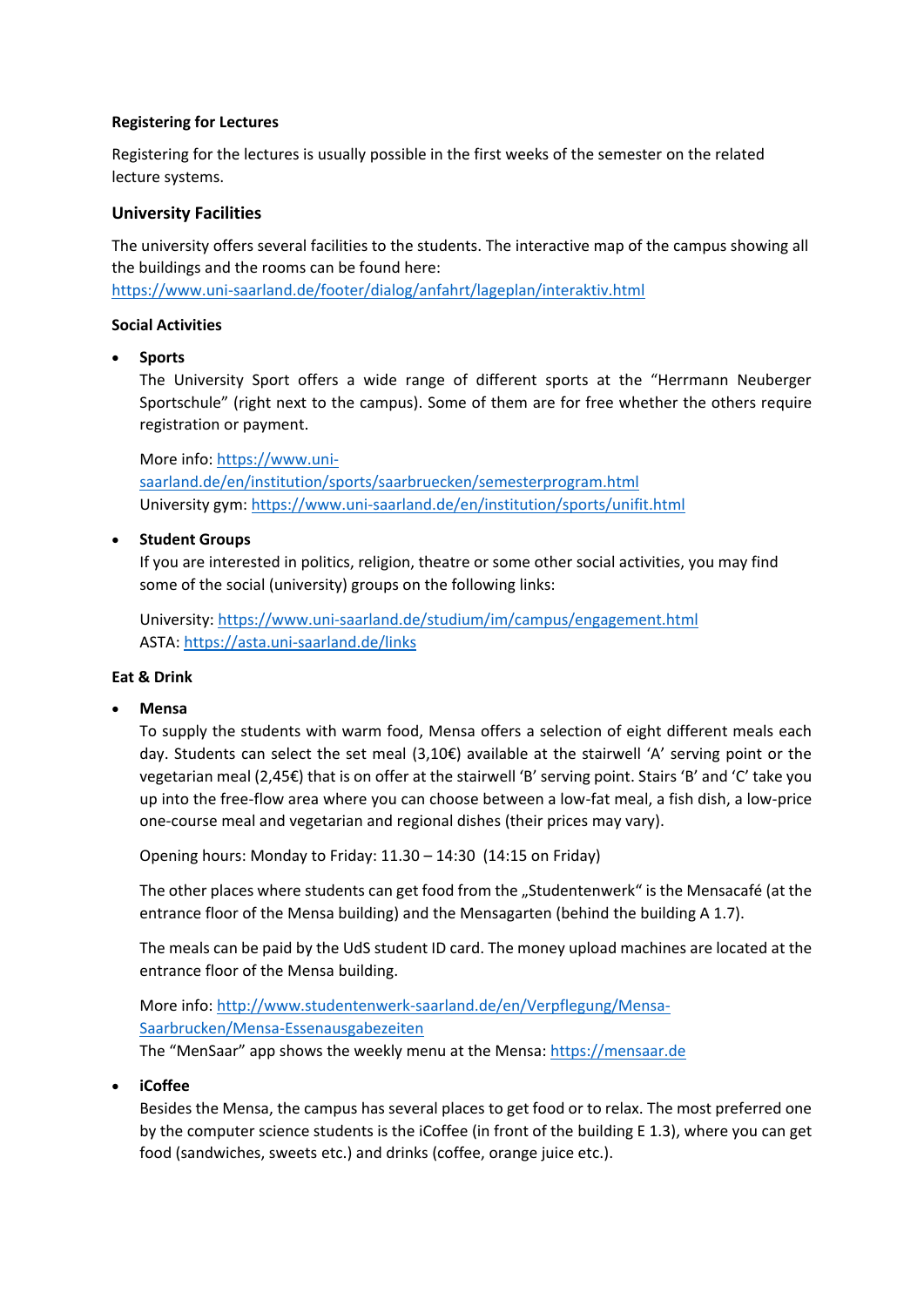### **Other**

There is also another coffee store at the Campus Centre, "Café Unique". Besides, there is the "Fast Food Heros" (for fast food), the "Ausländer-Café", the "PhiloCafe", the "Sportlertreff", the "Cafete im Audimax-Foyer", the "KHG-Café", "Starbooks Coffee", the "Juristen-Café" and an "EDEKA" (next to the "Fast Food Heros").

More info:<https://www.uni-saarland.de/studium/im/campus/essen.html>

### <span id="page-7-0"></span>**Important Offices**

### **Card Office**

If you have any problems with your student ID card (cannot transfer money on it, it is not readable anymore, you lost your card etc.), you should go to the card office in the Campus Centre A 4.4.

Opening hours: Monday to Friday 8:00 - 12:00 More info: <https://www.uni-saarland.de/page/uds-card/karten-bueros.html?type=99%3Fty>

### **IT Service Desk**

If you have any problems regarding your UdS account (email, WLAN, VPN, iTAN-List etc.), you should go to the IT Service Desk which is located in the Campus Centre building A 4.4.

Opening hours: Monday to Friday 9:00 - 12:00, 13:00 - 16:00

### **Examination Office**

If you have any questions regarding the lectures and exams or if you would like to submit your Bachelor/Master thesis, you should visit the examination office. It is located in the building E 1.3, Room 202. For the visit, you should get a ticket from the machine located at the entrance.

Opening hours: Monday to Thursday: 10:30 - 11.30

To download some important documents, to submit your thesis or to carry some of your credit points to another course of study, visit: [\(http://www.ps-ntf.uni-saarland.de\)](http://www.ps-ntf.uni-saarland.de/)

#### **Study Coordination**

Unlike the examination office, the study coordination helps students about decisions regarding their course of study ("Is this course of study right for me?") or study regulations. It is located at building E1.3 Room 209 (on the same floor as the examination office, located at the other side of the room).

Opening hours: Tuesday and Thursday 11:00 - 13:00 FAQ: <https://saarland-informatics-campus.de/en/ueberuns-aboutus/the-department>

## **Central Student Advisory Service (Zentrale Studienberatung)**

The central advisory service helps students to decide what to study, to apply for a place on a degree course, about reorientation options (switching subjects, problems with studying or dropping out) and financing their studies.

More info:<https://www.uni-saarland.de/en/study/advice/centre.html>

#### **International Office**

The International Office is managing all aspects of Saarland University's international relations and activities as a central coordination and service unit. It manages the international exchange programmes and the university's academic partnerships. It is also the main contact whenever university management or the faculties require information on international issues.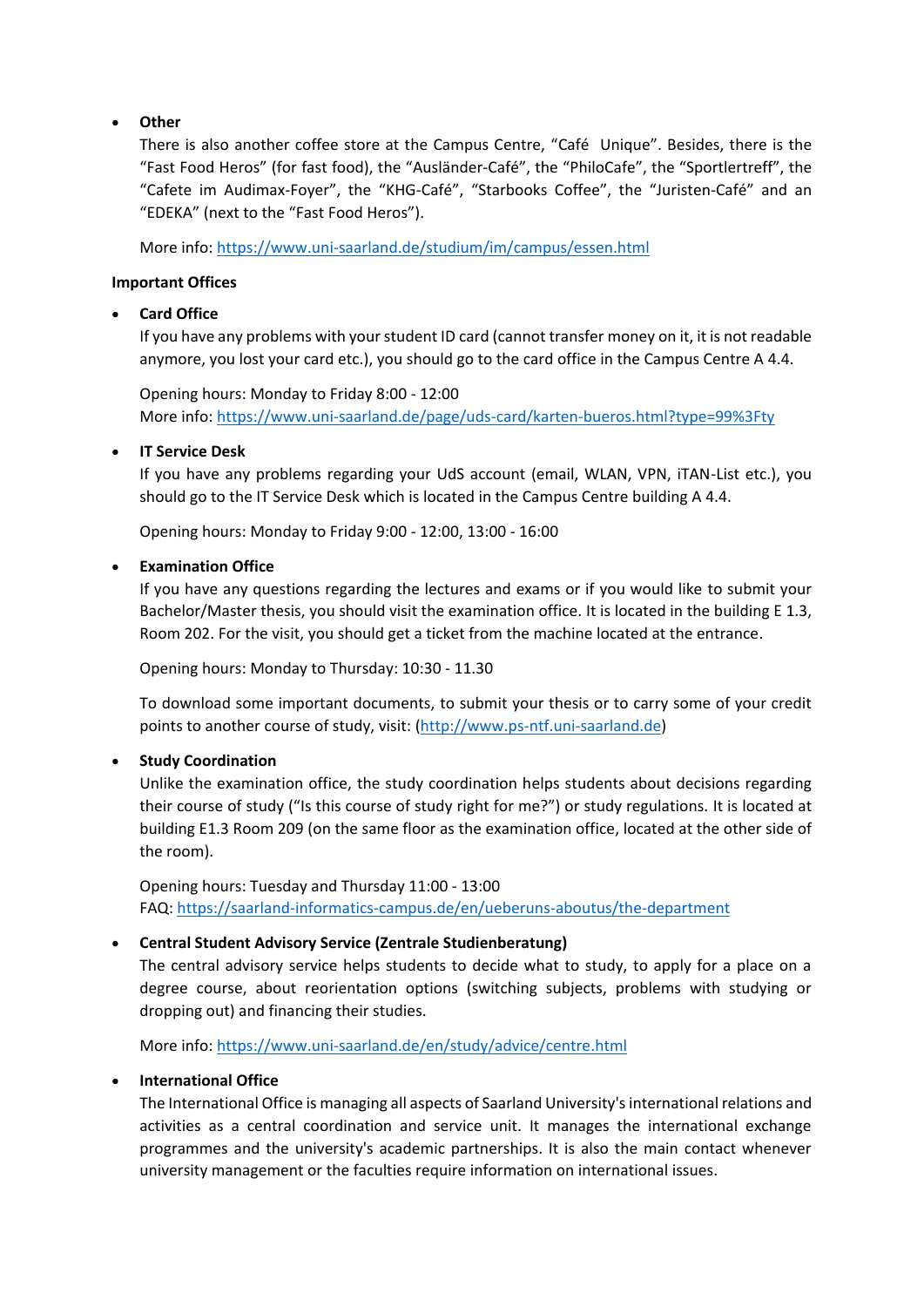More info: [https://www.uni-saarland.de/en/international/profile/institutions/international](https://www.uni-saarland.de/en/international/profile/institutions/international-office.html)[office.html](https://www.uni-saarland.de/en/international/profile/institutions/international-office.html)

#### <span id="page-8-0"></span>**Rooms**

## **Library**

With the student card, you are allowed to rent a book from the computer science library (Building E2.3, open from Monday to Friday 8.00 – 20.00) and from the SULB (The Saarland University and State Library) (Building B1.1, open from Monday to Friday 9.00 – 21:00). The library is a common place for students wishing to study in a quiet place. In case of need, students may find some of the previous Bachelor/Master theses at the library.

CS Library[: http://www.infomath-bib.de/en/welcome.shtml](http://www.infomath-bib.de/en/welcome.shtml) SULB:<https://www.sulb.uni-saarland.de/>

## **CIP - Pools**

Students who does not have a Laptop may use one of the CIP-pools (for bioinformatics students, there are additional CIP-pools). (Building E1.3: Room 104, 012)

More info:<https://w3rbg.cs.uni-saarland.de/~aufsicht/index.html>

### **Lecture Halls**

The most commonly used lecture halls for computer science students are Günter-Hotz Hörsaal in the building E2.2, lecture halls in the building E2.5 (Math building) and the lecture halls in the building E1.3. Most of the tutorials take place in tutorial rooms of buildings E1.3 and E2.5.

### **Computer Science Students' Representative Council**

The room 109 in the building E 1.3 belongs to the Computer Science Students' Representative Council. The council is a committee of students representing the interests of the student body in different boards (e.g., faculty or examination boards), organizing social events (e.g., summer party, Christmas party, pub crawls), providing the free student printer and old exams, organizing orientation events for new students (StEP) and organizing job fairs (NEXT). (Events: [fs](mailto:fs-announce@cs.fs.uni-saarland.de)[announce@cs.fs.uni-saarland.de,](mailto:fs-announce@cs.fs.uni-saarland.de) Jobs: [jobs@cs.fs.uni-saarland.de,](mailto:jobs@cs.fs.uni-saarland.de) council public discussion list: [fsr@cs.fs.uni-saarland.de\)](mailto:fsr@cs.fs.uni-saarland.de)

More info:<https://cs.fs.uni-saarland.de/?lang=en>

## **Printer Room**

A service offered by the CS Students' Representative Council to the students of computer science and related study fields is the printer room located in E 1.3 Room 013. There, students can use the printer for free. Each student has a monthly limit of 80 copies, not used monthly limit sums up to 300 at most. Students may register for the printer using the printer machine or online [\(http://ophelia.fs.uni-saarland.de\)](http://ophelia.fs.uni-saarland.de/). To complete the registration process, students need to send their confirmation of registration at the university ("Immatrikulationsbescheinigung") to [printer@cs.fs.uni-saarland.de.](mailto:printer@cs.fs.uni-saarland.de)

The council also offers cheap printing and free binding of Bachelor/Master theses for relatively low prices. To use this service, students should send an email to [printer@cs.fs.uni-saarland.de.](mailto:printer@cs.fs.uni-saarland.de)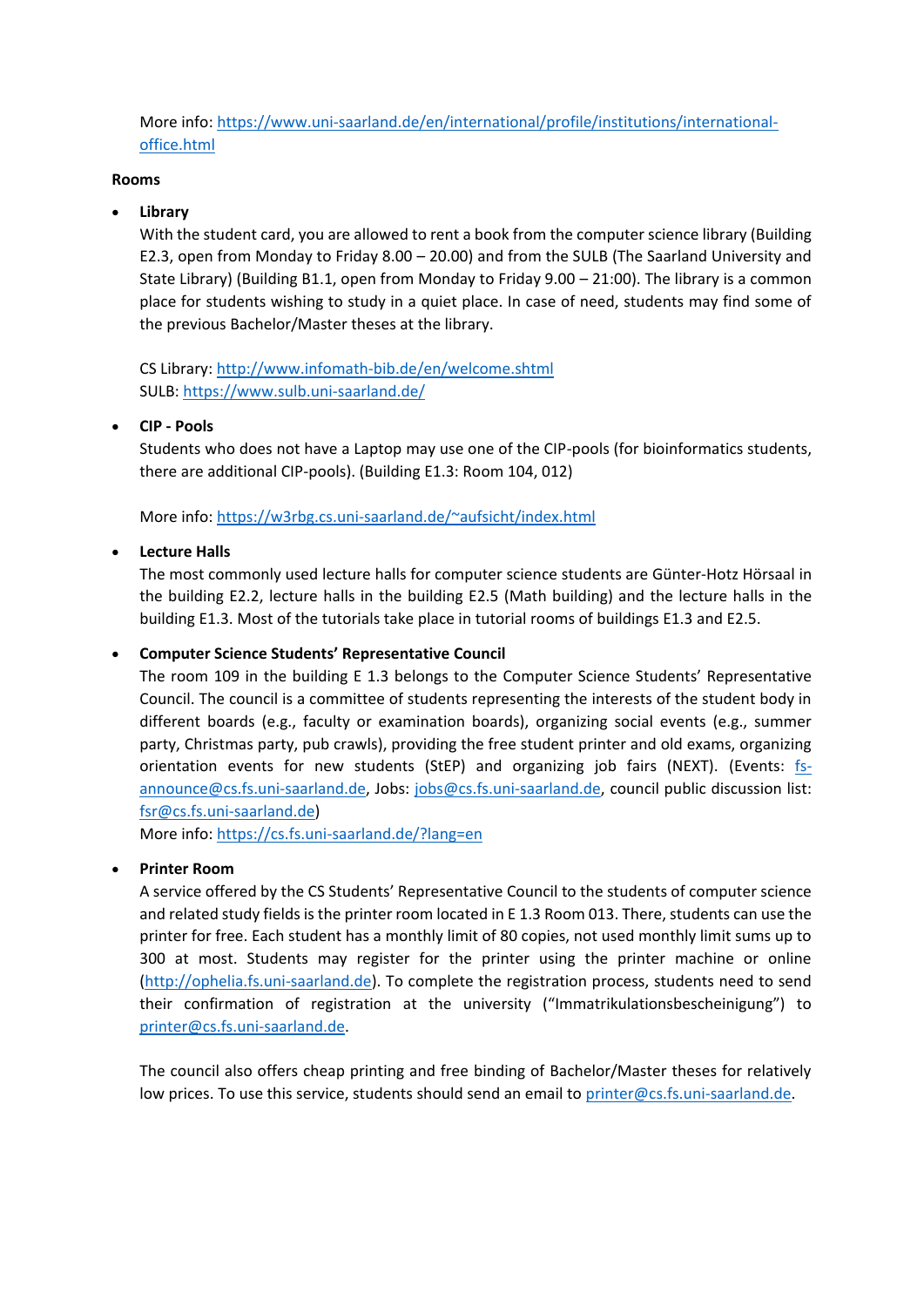### **Notebook Rooms**

If you need a place to study or to work in groups, there are the notebook rooms 105, 106, 012 and 103 in the computer science department in building E1.3. In room 103/4, you have accessto some of the monitors. The rooms are air conditioned.

### **Software**

All computer science students have access to the University Computer Science account on Microsoft Imagine (earlier: DreamSpark) where students can find some software offered for free (Visual Studio, Windows Licenses). Students who are interested in prototyping can also get a AXURE RP 9 license for free during the time of their Bachelor/Master.

A list of companies which offer free licenses can be found here: [http://freestudentsoftware.com](http://freestudentsoftware.com/)

### <span id="page-9-0"></span>**City Life in Saarbrücken**

#### <span id="page-9-1"></span>**Accomodation**

**Apartments offered by the Studentenwerk im Saarland e.V.**

Studentenwerk's dormitories are open to all Saarland University students. The dormitories in Saarbrücken and Homburg offer different kinds of accommodation: single apartments, rooms in shared housing ("Dublette") and family housing, all of them furnished. There are washing machines available in the common areas. Applications for all dormitories are only available online. The rooms are assigned on a first come first serve basis, which means there is always a waiting list.

Link: [www.studentenwerk-saarland.de/en/Wohnen](http://www.studentenwerk-saarland.de/en/Wohnen) Application:<https://tl1host.eu/SWSB/#home>

#### **Private dormitories**

There are several private dormitories in Saarbrücken, which are not run by the Studentenwerk. These dormitories mostly offer furnished rooms, single or double apartments. To get a place in these dormitories, you need to apply directly with their administration:

The Carl Duisberg Haus: [www.sib-saarbruecken.de/wohnen](http://www.sib-saarbruecken.de/wohnen) Evangelische Studierendengemeinde: [www.waldhausweg7.de](http://www.waldhausweg7.de/) Verein Internationales Studierendenwerk "Cusanus-Haus Saarbrücken" e.V: [www.cusanustreff.de](http://www.cusanustreff.de/) Saarland Bauträger Immobiliengruppe: [www.studentenwohnungen-saarbruecken.de](http://www.studentenwohnungen-saarbruecken.de/) Gesellschaft für Hausverwaltung mbH: [www.gfhdudweiler.de](http://www.gfhdudweiler.de/) studioeins: [www.studioeins.info](http://www.studioeins.info/)

## **Private housing market**

While searching a flat in private housing market, please be aware of dubious methods. Fraudsters mainly use money transfer services, such as Western Union, to obtain security deposits. Do not accept prepayments without viewing. If an advertiser asks for a copy of your ID, this is a possible sign of fraud. Scammers use this later to pretend seriousness.

Usually students search on these web pages:

- [www.wg-gesucht.de](http://www.wg-gesucht.de/)
- [http://saarbruecker](http://saarbruecker-zeitung.immowelt.de/immobilien/immosuchedetail.aspx?geoid=10810041100&etype=1)[zeitung.immowelt.de/immobilien/immosuchedetail.aspx?geoid=10810041100&etype=1](http://saarbruecker-zeitung.immowelt.de/immobilien/immosuchedetail.aspx?geoid=10810041100&etype=1)
- <https://www.facebook.com/groups/WG.Zimmer.Wohnungen.Saarbruecken/>
- [www.freundlich-wohnen.de](http://www.freundlich-wohnen.de/)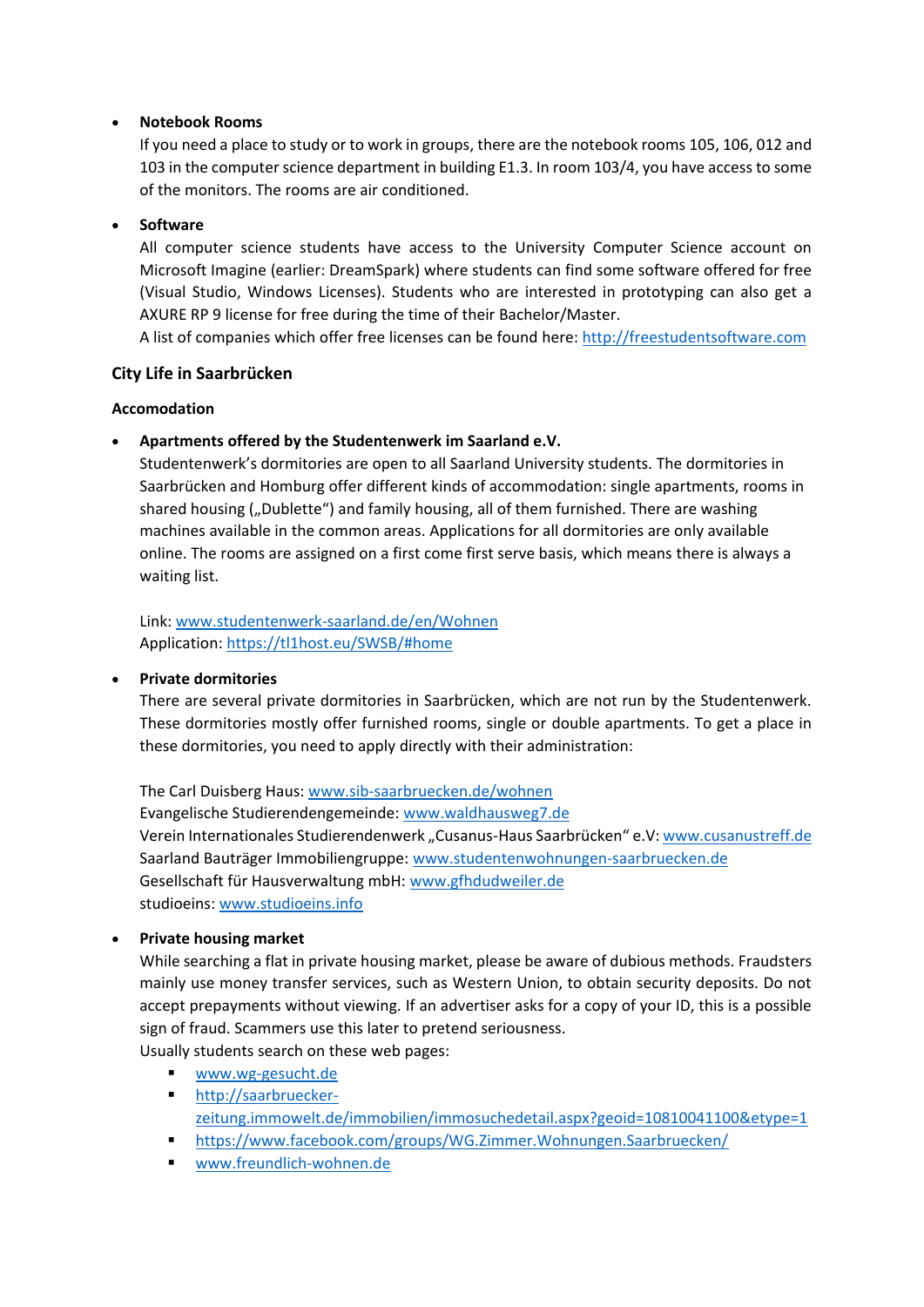- [www.sib-saarbruecken.de](http://www.sib-saarbruecken.de/)
- [www.htwsaar.de/service/wohnraumboerse/angebote](http://www.htwsaar.de/service/wohnraumboerse/angebote)
- [www.immonet.de](http://www.immonet.de/)
- [www.wg-gesucht.de](http://www.wg-gesucht.de/)
- [www.studenten-wg.de](http://www.studenten-wg.de/)
- [www.easywg.de](http://www.easywg.de/)
- [www.zwischenmiete.de](http://www.zwischenmiete.de/)
- [www.studenten-wohnung.de](http://www.studenten-wohnung.de/)
- [www.studentenwohnungsmarkt.de](http://www.studentenwohnungsmarkt.de/)
- [www.wohnen-jetzt.de](http://www.wohnen-jetzt.de/)
- [www.immowelt.de/provisionsfrei/wohnungen.aspx](http://www.immowelt.de/provisionsfrei/wohnungen.aspx)
- [www.immo-suche.net/wohnungen-immobilien-saarbruecken.html](http://www.immo-suche.net/wohnungen-immobilien-saarbruecken.html)
- [www.immobilienscout24.de/wohnen/saarland,stadtverband-saarbruecken-kreis/wg](http://www.immobilienscout24.de/wohnen/saarland,stadtverband-saarbruecken-kreis/wg-zimmer.html)[zimmer.html](http://www.immobilienscout24.de/wohnen/saarland,stadtverband-saarbruecken-kreis/wg-zimmer.html)
- **WWW.kleinanzeigen.ebay.de (Saarbrücken; Immobilien)**

## <span id="page-10-0"></span>**Transportation**

## **Buses in Saarbrücken**

[Saarbahn&Bus.](http://www.saarbahn.de/) This state-owned local company provides bus lines and a tramway. Depending on the line, buses run every 15 to 60 minutes. You can check the timetable [online.](http://www.saarfahrplan.de/cgi-bin/query.exe/en?) Also ticket prices are available [online.](http://www.saarbahn.de/fahrpreise/fahrkartenfinder) For mobile app:

Google Play: [https://play.google.com/store/apps/details?id=de.hafas.android.vgs&hl=en\\_US](https://play.google.com/store/apps/details?id=de.hafas.android.vgs&hl=en_US) iTunes[: https://itunes.apple.com/ch/app/saarfahrplan/id574369626?l=en&mt=8](https://itunes.apple.com/ch/app/saarfahrplan/id574369626?l=en&mt=8)

*Important:* With the UdS Card you can use trains (RB, RE, VLEXX) except long-distance ones (IC, ICE, TGV), buses and the SaarBahn in the entire Saarland and as far as to Trier by train and to Saargemünd by tram without any additional costs. The UdS card serves as a ticket. The prerequisite is that the saarVV logo and a stamp with the current semester are located in the lower part of the card.

**Bicycle**

*Used Bicycle Exchange:* The ADFC Saar regularly offers bicycle exchanges in the summer months, where used bicycles can be sold and bought from private to private. The dates are the second Saturday of each month from April to September.

More info: [http://www.adfc-saar.de/joomla/index.php/fahrradboerse.](http://www.adfc-saar.de/joomla/index.php/fahrradboerse)

*Bicycle Shop at the University:* The bycicle shop at the university in front of the KWT building offers bikes for a low prices.

## **Deutsche Bahn**

The [Deutsche Bahn](https://www.bahn.de/p/view/angebot/index.shtml?dbkanal_007=L01_S01_D001_KIN0004_top-navi_berater_LZ01) is responsible for the German train system, its website gives detailed information about train schedules and platforms, trips inside Germany, and prices. Passenger trains are classified according to their speed, the distance they cover, and the type of services.

Holders of a Bahncard receive a discount on all train fares within Germany. The card is only valid for the person it is issued to. (There are different types of BahnCards. Some BahnCards are automatically renewed for one year, unless they are cancelled no later than 6 weeks before the renewal date.)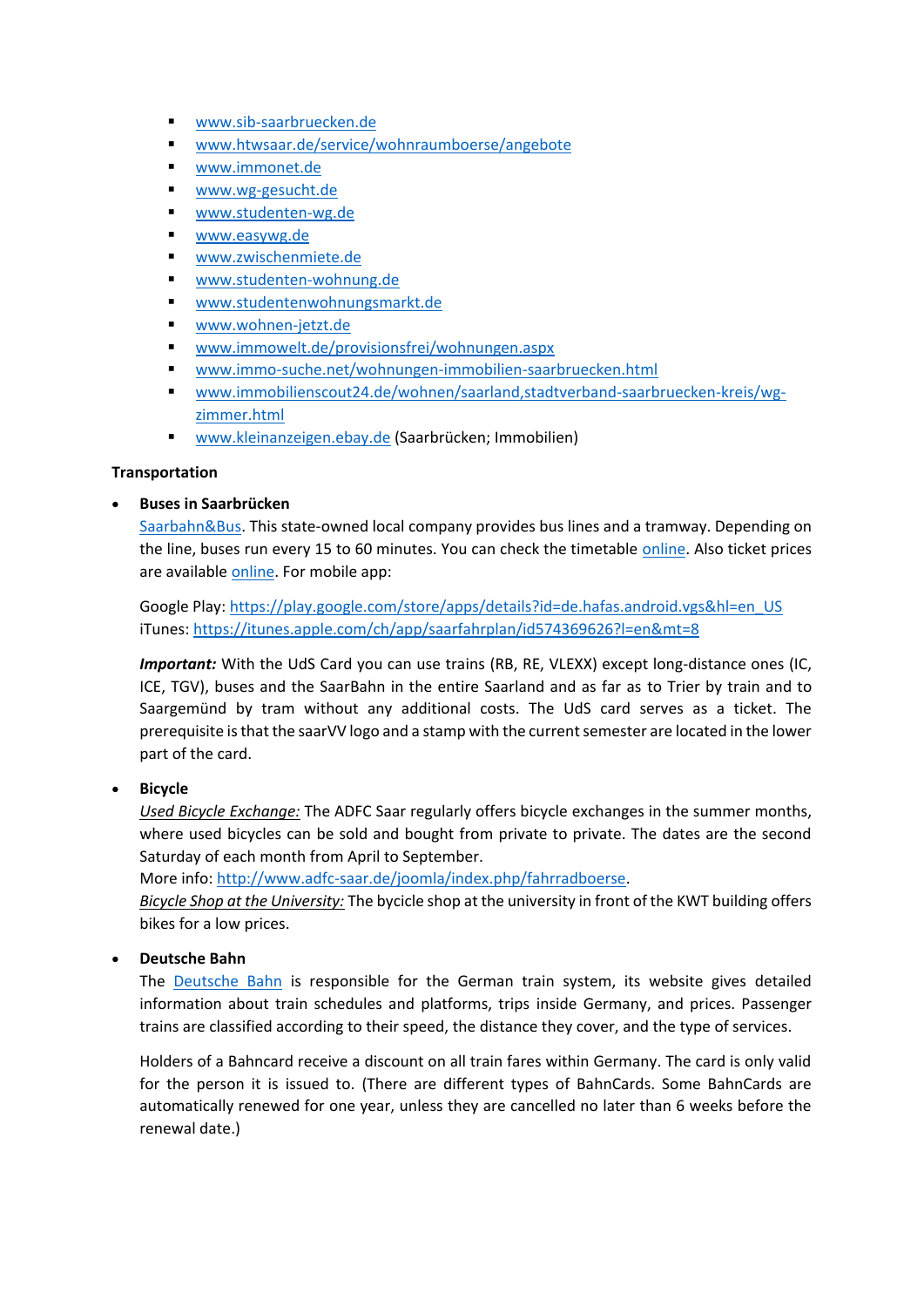The rule in Germany is that you buy a ticket before travel begin; otherwise, you will end up paying a higher fare or even a penalty (60€ or more). Bear in mind that ticket checks are routine, as each train usually has a team of staff rather than a single conductor. Tickets for train travel can be purchased from travel centers or booking offices at stations, authorized travel agencies (additional handling fee), ticket machines at stations (touch screen), timetable and tickets via the Internet.

### **mKaart to travel to Luxembourg**

The mKaart with "Studentenabo" offered to students less than 30 years old and studying at Saarland University includes the use of the CFL Saarbrücken-Luxemburg Express (operated by the enterprise "Emile Weber"). Regularly the bus transfer to Luxembourg costs  $9 \epsilon$  for one-way and 16€ for a day ticket. Students who would like to use the bus should apply for the mKaart (with Studentenabo) and keep their student identity card (Studierendenausweis) with them. Also the local transport in the grand duchy of Luxembourg can be used for free by students who own the mKaart with Studentenabo.

## Details: ( [https://asta.uni](https://asta.uni-saarland.de/tl_files/Referatuploads/finanzen/AStA%20Luxembourg%20mKaart.pdf)[saarland.de/tl\\_files/Referatuploads/finanzen/AStA%20Luxembourg%20mKaart.pdf\)](https://asta.uni-saarland.de/tl_files/Referatuploads/finanzen/AStA%20Luxembourg%20mKaart.pdf)

### **Homburg Shuttle Bus**

The shuttle bus is free for students and employees, it runs three times a day. The schedule is displayed at the bus stop Mensa and online (AStA). The bus follows the route: Saarbrücken Rathaus > Campus Saarbrücken > Campus Homburg

### **Parking**

There are several tariffs depending on the student residence location and duration of parking. On campus; from Monday to Friday 7.00-17.00 one hour free, second hour 4€ and thereafter 2€/hour. Otherwise it is free. At parking garages P1 and P3; authorized students free, for others one hour free, thereafter 1€/hour and maximum 3€. In theory the following students are allowed to park **for free**; more than 45-minute commute by public and the students with certain disabilities. Following students are **excluded**; too close postal codes 66111, 66113, 66115, 66117, 66119, 66121, 66123, 66125, 66128, 66129, 66130, 66132, 66133, 66280, 66386; too far postal codes 00000-54199, 54550-55699, 55800-66110, 67000-76725, 77000-99999; foreign address, except France (Department Moselle) and Luxembourg.

Parking at campus, authorized students:

<http://www.uni-saarland.de/en/footer/dialogue/find-us/saarbruecken/car/parking.html> Parking in the city: [http://www.saarbruecken.de/leben\\_in\\_saarbruecken/einkaufen/parken](http://www.saarbruecken.de/leben_in_saarbruecken/einkaufen/parken)

#### <span id="page-11-0"></span>**Shopping Facilities**

Larger shops and department stores in downtown Saarbrücken are open until 8pm Monday-Saturday and closed on Sunday. Be aware that some shops, especially smaller ones, may close before 8p.m. on Saturdays. Some bakeries are open until 11a.m. or 12noon on Sundays. Restaurants are, of course, open on Sundays, but most of them are then closed on Mondays. Pharmacies are separate stores and are not affiliated with grocery or drugstores. Prescription drugs are only available in pharmacies.

To search stores depending on area, category and payment method: <http://www.einkaufen.saarbruecken.de/geschaefte>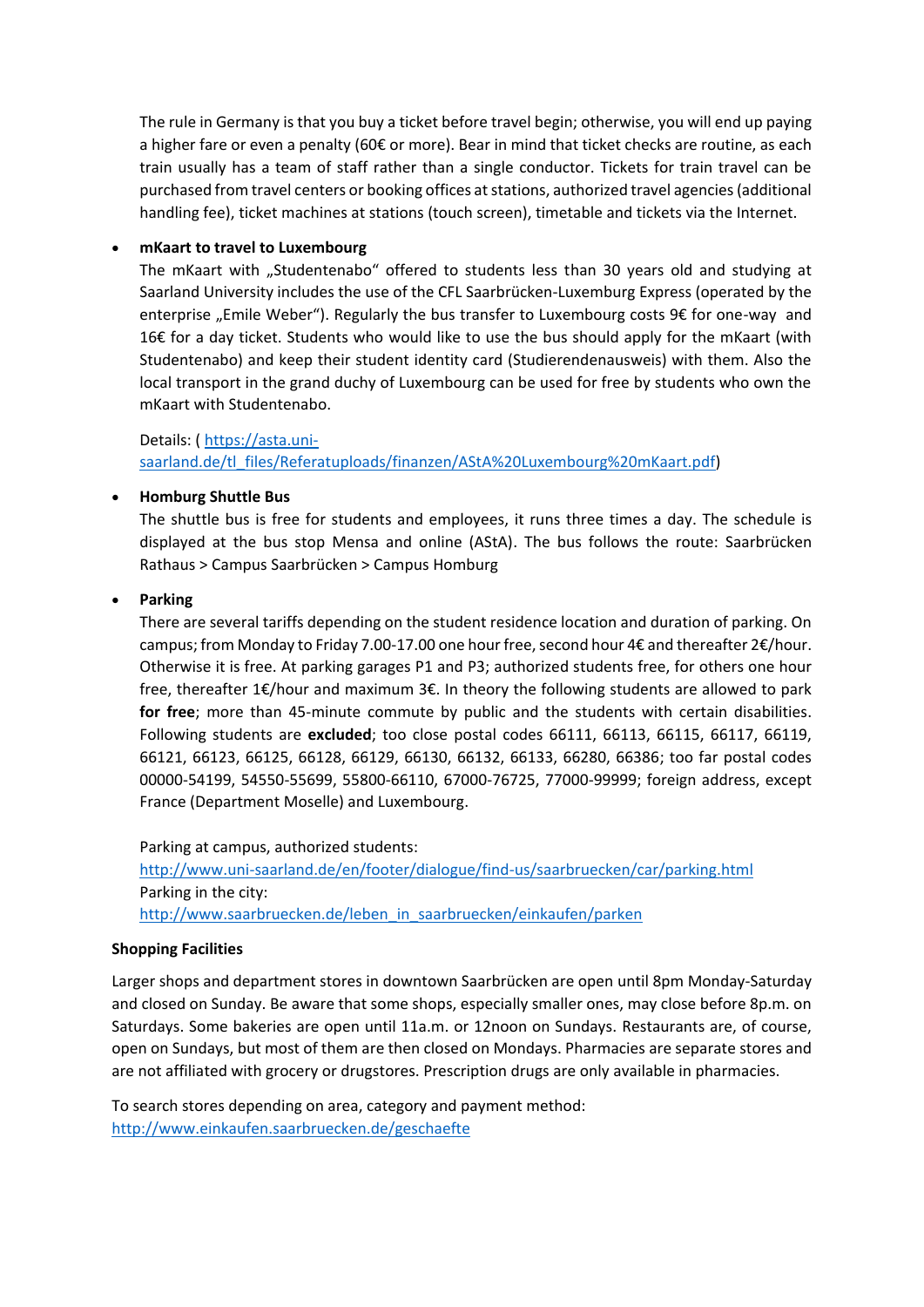#### **Department Stores**

There main department stores in Saarbrücken are **[Karstadt](http://www.karstadt.de/on/demandware.store/Sites-Karstadt-Site/de/Stores-Details?StoreID=001186&src=90L100001)** and **[Galeria Kaufhof](http://www.galeria-kaufhof.de/filialen/saarbruecken/?adword=Google_Brand/Brand_Filialen/Saarbr%FCcken/+galeria%20+kaufhof%20+saarbr%FCcken&empid=intelliad&empcode=4309341141&empcode2=41020941381&gclid=CPStzL2G070CFUoJwwodU5MAzQ)**.

**Malls**

The main malls that feature all kinds of stores in Saarbrücken are **[Europa Galerie](http://www.europagalerie.de/)** and **[Saarbasar.](http://www.saarbasar.de/)**  Saarbasar is suitable for the people living in Eschberg while the Europa Galerie is located in the city center (next to the main train station). Unlike Saarbasar, Europa Galerie includes also an electronics store. The main shopping mile, the "Bahnhofsstrasse", featuring 150 stores starts next to the Europa Galerie.

**Grocery Stores**

The main grocery stores in Saarbrücken are **[Aldi,](https://www.aldi-sued.de/) [Netto,](http://www.netto.de/Pages/HOME.aspx) [Lidl,](http://www.lidl.de/) [Real,](http://www.real.de/markt-saarbruecken-breslauer-strasse) [Edeka](http://www.edeka.de/EDEKA/de/edeka_zentrale/homepage.jsp)** and **[Rewe](http://www.rewe.de/)**. Also there are grocery stores in **[Europa Galerie](http://www.europagalerie.de/)** and **[Saarbasar](http://www.saarbasar.de/)**.

#### **Hardware Stores**

The main hardware stores are **[Bauhaus](https://www.bauhaus.info/fachcentren/fachcentrum-saarbruecken/fc/638)**, **[Obi](https://www.obi.de/baumarkt/sankt-ingbert/?wt_mc=GP.de511_Sankt-Ingbert...)** and **[Hornbach](https://www.hornbach.de/cms/de/de/mein_hornbach/hornbach_maerkte/hornbach-saarbruecken.html?WT.z_places=635)**.

### **Electronics Stores**

The largest electronics stores are **[Saturn](http://www.saturn.de/)** and **[Media Markt](http://www.mediamarkt.de/)**.

### **Hairdressers**

There are a lot of [hairdressers](http://www.gelbeseiten.de/friseur/saarbruecken?wwac_name=%5bstadt_00044%5d:%2520saarbr%25C3%25BCcken&wwac_id=716858&wwac_med=cpc&wwac_src=google.de&wwac_el=textanzeige&gclid=CLmw6tSL070CFczItAodDgMAzQ) in Saarbrücken, but most of them expect you to have an appointment. Only a few accept drop-ins.

### **Order Takeaway**

There are several websites to order a variety of food:

[https://pizza.de](https://pizza.de/) [https://www.lieferheld.de](https://www.lieferheld.de/) <https://www.lieferando.de/en>

There are also several places where you can get food in the city after midnight. These stores are mostly located around the St. Johanner market in the middle of the city.

**Markets**

If you like to buy some groceries, especially fresh vegetables on a market, there is a list of markets you may want to visit:

[http://www.saarbruecken.de/leben\\_in\\_saarbruecken/einkaufen/maerkte](http://www.saarbruecken.de/leben_in_saarbruecken/einkaufen/maerkte)

#### <span id="page-12-0"></span>**Mobile Phones and Internet**

There are several companies in Germany offering mobile tariffs and internet services. Prepaid mobile tariffs does not require a contract and can be easily obtained by a valid passport or personal ID document. However, other mobile tariffs and internet services with a contract requires a valid bank account for the payments. The comparison between different options can be found in the given links below.

Mobile Phones: <https://www.verivox.de/handy/> Internet: <https://www.verivox.de/internet/> (Enter the area code for Saarbrücken: 0681)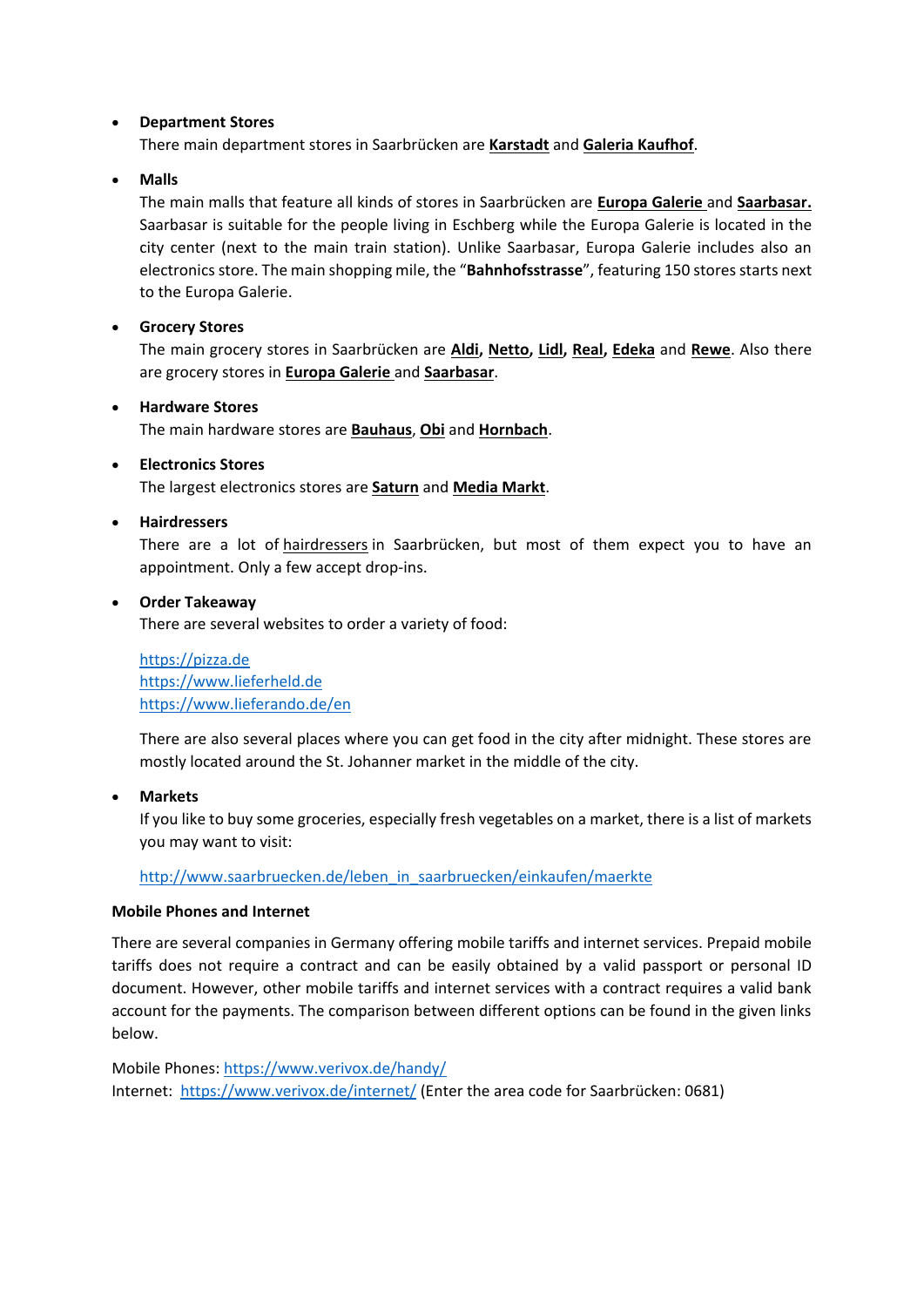#### <span id="page-13-0"></span>**Fines**

### **Registration**

If you move within a city/village, you have to go to the Registration office within one/two weeks after you moved into the new apartment. If not, a high fee can be set up as a punishment.

More information[: http://www.saarbruecken.de/en](http://www.saarbruecken.de/en)

## **Internet**

German laws concerning file-sharing are pretty strict and clearly condemn any kind of file sharing activity related to copyrighted content. While both download and upload are condemned by law, in reality the uploading part of the process will result with a warning letter. Using services like torrent clients makes you automatically share the file you are downloading. This is why torrent and other P2P clients' users receive a lot of letters from German lawyers.

Since April 2017, users of illegal streaming services (also broadcasting of live events) can also get in trouble because of a decision from the European Court of Justice. However, unlike P2P, it's very difficult to identify users of such platforms as IP addresses are often not stored by these platforms in the long-term, making the enforcement unlikely. Only premium users can easily have identified.

#### <span id="page-13-1"></span>**Taxes**

### **GEZ**

The GEZ is a fee, which every household in Germany have to pay. In general, you pay for the opportunity to watch TV (this does not mean that you can actually watch TV) and listen to the radio. The fee is 17,50€ per month (per household/flat, not per person). An exemption or reduction of the fee is possible if it is reasonable (or you are a Bafög Student).

More info: [https://www.rundfunkbeitrag.de](https://www.rundfunkbeitrag.de/)

## <span id="page-13-2"></span>**Recycling**

Germany has an elaborate system for separating trash. There are different categories you have to understand in order to recycle properly.

For more: [http://www.wbc-coesfeld.de/fileadmin/WBC/downloads/infos/019\\_Sortieranleitung.pdf](http://www.wbc-coesfeld.de/fileadmin/WBC/downloads/infos/019_Sortieranleitung.pdf)

*Pfand Items:* Items with a deposit ("pfand" in German). This includes most beer bottles, as well as other plastic and glass beverage bottles which are reused. Look for the pfand symbol to see if a bottle is returnable. Not all stores accept all bottles, the best is to try the store from which the item was purchased. Most stores nowadays have machines into which you feed the bottles. The machines scan the bar codes, check that the weight of the bottle is correct, and credit you for the deposit. When you're done it prints out a credit slip that you can give to the cashier when you check out.

*Glass Outdoor Bins:* Glass bottles with no deposit. This includes wine bottles, foreign beer bottles, any glass bottles used to store food, etc. These bottles have to be taken to large outdoor bins that are scattered around the city. Glass must be separated by colour (green, clear, and brown).

*Blue Paper Bins:* Individual buildings are given blue bins for paper and cardboard. They are emptied by the city once a month. If you don't have blue bins at your residence, take your paper and cardboard to the large outdoor bins that are located every couple blocks in the city centre (as well as on the university campus). This includes packaging materials of paper, board or paperboard, such as egg boxes, shoe boxes, pizza boxes, paper bags, sugar bags, cartons of: frozen food, pudding powder, cocoa powder confectionery and cigarette (without foil and plastic insert), newspapers, magazines,